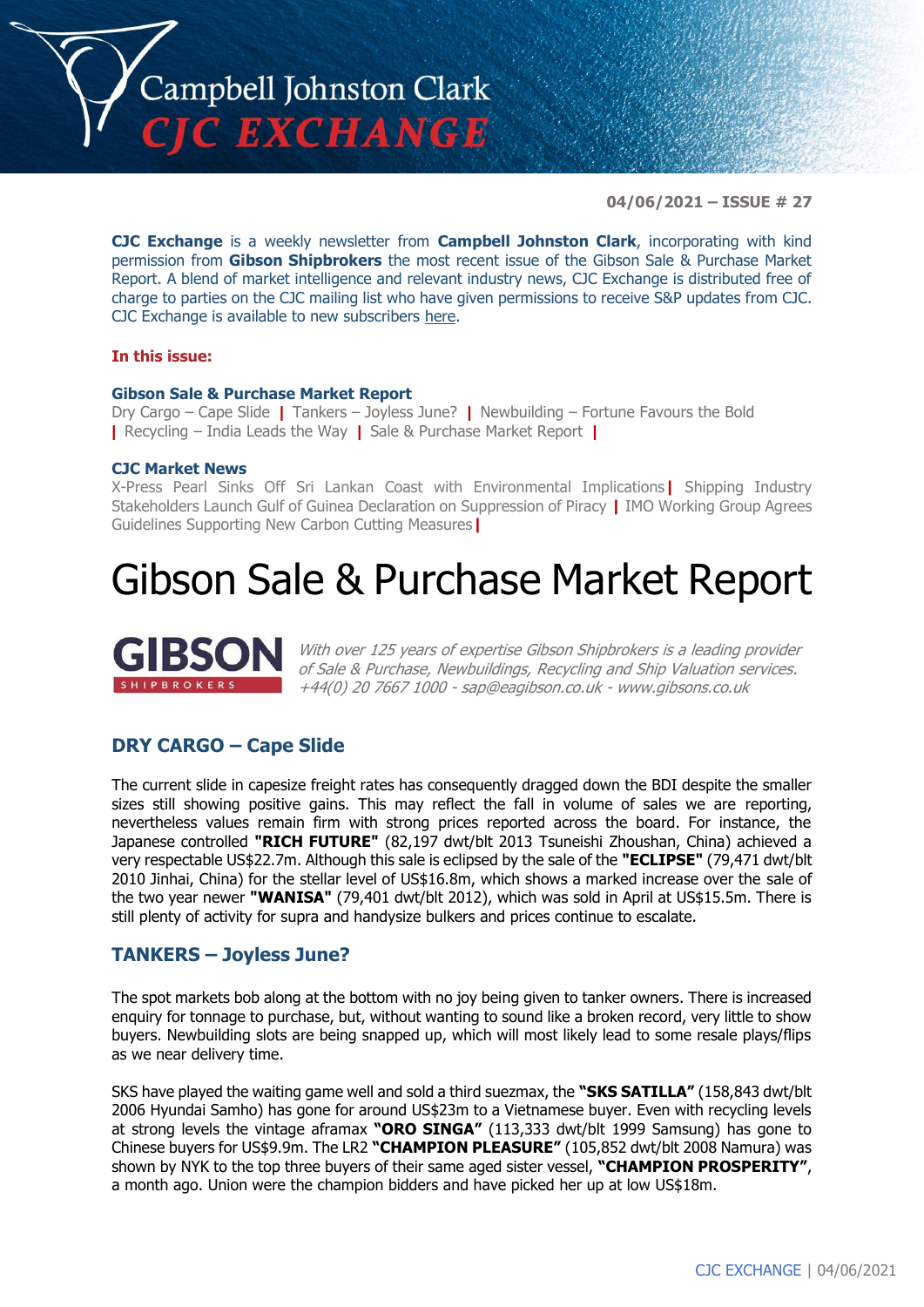

#### **NEWBUILDING – Fortune Favours the Bold**

Further conventional design tanker newbuilding activity continues to emerge as reputable yards sell out their remaining prompt delivery slots. EURONAV with suezmaxes at Hyundai and Altomare also at Hyundai (Vinashin) for LR2s continues to highlight the split in the market between owners taking a position now versus a rigid "wait and see" strategy. There is a case to make that this is perhaps the last chance to order a reasonably priced (in historical pricing terms) conventional vessel with some alternative fuel preparation before pricing increases further at the yards (steel plate price and coming newbuilding demand from a returning tanker market). Further forward owners may expect pricing to reset in the next cycle but there may only be alternative propulsion designs available at dramatically higher cost and even if there are conventional designs available then these will deliver during much tighter environmental regulations than we see now and for the current delivery windows.

On the other hand, oil majors are expected to move more aggressively on emission cutting policies which may drive a further move into dual fuel LNG. Also, as an owner it is not feasible to operate a long term "wait and see" strategy as pressure for green credentials will emerge and keeping an existing fleet with no plans to make this more environmentally friendly will arguably start to affect financing and chartering opportunities. It is therefore understandable that some owners move to order today and blend these strategies with an alternative fuel "ready" set up in conventional designs (for retrofitting of best alternative fuel system when clear) and also to lock in what is historically reasonable pricing/ delivery times today.

#### **RECYCLING – India Leads the Way**

There was a sudden rise is local steel prices this week in Alang with India giving an incentive to Indian recyclers to match prices in line with their counterparts. Consequently, should markets continue to remain firm it won't be long before we see end buyer's from Alang also offering in range of US\$560- 570/LT. Markets in Pakistan and Bangladesh continue to remain stable apart from a bit of softening seen in Bangladesh earlier in the week. Fundamentally markets are healthy and could continue to be so throughout 2021, although recently many sales particularly offshore and specialized vessels have been concluded on a private basis. We are yet to witness large volumes of ships getting scrapped each week and obviously should this state of affairs change then it is bound to be reflected in lower prices.

#### **Gibson Sale & Purchase Market Report**

| <b>Vessel Name</b>     | <b>DWT</b> | <b>Built</b>   | Yard                               | <b>Buyers</b>               | <b>Price</b><br>(\$/m) | <b>Notes</b>                                |
|------------------------|------------|----------------|------------------------------------|-----------------------------|------------------------|---------------------------------------------|
|                        |            | <b>BULKERS</b> |                                    |                             |                        |                                             |
| <b>RICH FUTURE</b>     | 82,197     | 2013           | <b>Tsuneishi</b><br>Zhoushan (CHN) | <b>Blumenthal</b>           | 22.7                   | DD due 8/21.<br><b>BWTS fitted.</b>         |
| <b>ECLIPSE</b>         | 79,471     | 2010           | Jinhai (CHN)                       | <b>Sterling</b><br>Shipping | 16.8                   | SS psd 3/20.                                |
| <b>ASL VENUS</b>       | 75,928     | 2001           | Kanasashi (JPN)                    | Chinese buver               | 8.8                    | SS psd 7/20. No<br><b>BWTS. Dely 12/21.</b> |
| <b>STAR ERACLE</b>     | 58,018     | 2012           | Yangzhou<br>Dayang (CHN)           | <b>Undisclosed</b><br>buyer | xs 15                  | SS+BWTS due<br>9/22.                        |
| <b>OLYMPIC PEGASUS</b> | 56,726     | 2011           | <b>COSCO</b><br>Guangdong<br>(CHN) | <b>Greek buyer</b>          | 15                     | SS psd 4/21. No<br><b>BWTS.</b>             |
| <b>PRABHU GOPAL</b>    | 56,025     | 2003           | Mitsui (JPN)                       | <b>Undisclosed</b><br>buyer | 10.5                   |                                             |

#### **S&P SALES**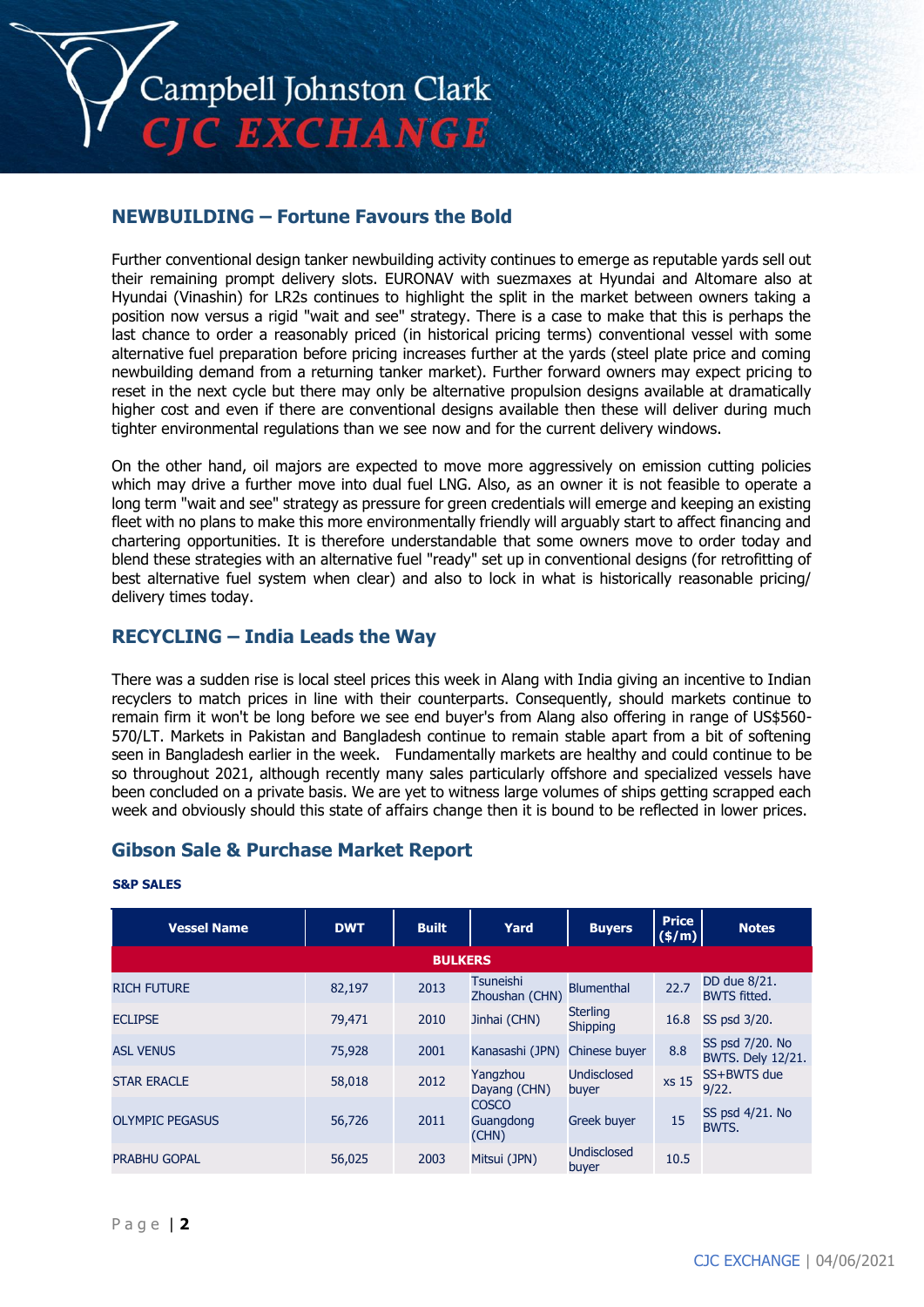Campbell Johnston Clark C EXCHANGE

OLYMPIC PRIDE OLYMPIC PEACE 55,705 55,709 2006 2006 Mitsui (JPN) Oshima Zosen (JPN) Greek buver each SS psd 1/21 + 12.75 BWTS fitted. SS psd 3/21 + BWTS fitted. HOUYU 55,500 <sup>2010</sup> Kawasaki (JPN) Undisclosed Undisclosed 15.5 SS psd 11/20.<br>
buyer 15.5 BWTS fitted. ORANGE ISLAND 50,806 2010 Oshima Zosen Chinese buyer 13.5 Dely 12/21. Boxhold. Dely 10- 11/21. INTERLINK COMITY 37,302 2010 Huatai Heavy (CHN) Undisclosed buyer high 12's SIDER SYROS 36,844 2016 Minami Nippon (JPN) **Orient** Orient<br>Shipping 20.7 SS due 11/21. BWTS fitted. Tier II. ASIA PEARL I + ASIA PEARL II ASIA PEARL VII + ASIA PEARL **VIII** 35,250 2010 + 2009 (CHN) both 2009 **Nantong** Changqingsha Nantong Changqingsha (CHN) Turkish buyer / Chinese buyer en bloc 41 VIET THUAN 35 01 35,196 2011 Nanjing Dongzhe Undistried Nanjing Dongzhe Undistried Nanjing Dongzhe Undistried<br>CHN) buyer (CHN) Nanjing Dongzhe Undisclosed  $\begin{array}{cc} 10.6 & \text{SS psd } 3/21. \text{ BWTS} \end{array}$ fitted. NEW GENERAL 35,009 2011 Shikoku (JPN) Undisclosed 13.5 SS due 8/21. GRACE OCEAN 33,296 2013 Shin Kurushima (JPN) Undisclosed Undisclosed<br>buyer 15 AKSON SARA 32,648 <sup>2010</sup> Jiangsu Zhenjiang (CHN) buyer Undisclosed Undisclosed 9.75 SS psd 12/20.<br>
buyer 8WTS fitted. ES NEPTUNE 29,037 2012 Nantong Nikka (CHN) Undisclosed buyer 8.2 SS due 2/22. No BWTS. Semiboxed. Logs. CHERRY ISLAND 28,050 <sup>2014</sup> I-S Shipyard (JPN) Undisclosed buyer 11 SS due 10/21. BWTS novated at separate cost. BL COSMOS 18,976 2004 Yamanishi (JPN) Undisclosed 4.5 DD due 3/22. LALINDE 18,500 2006 Yamanishi (JPN) Undisclosed SS due 5/21. **TANKERS** SKS SATILLA 158,843 2006 Hyundai Samho (KRS) Undisclosed buyer 23 Coated, but trading dirty. SS psd 12/20. ORO SINGA 113,333 1999 Samsung (KRS) Chinese buyer 9.9 CHAMPION PLEASURE 105,852 2008 Namura (JPN) Union low 18 Coated. SS psd12/20. NORD LAVENDER 74,260 74,260 2017 Sungdong (KRS) Trafigura xs 31 SS due 7/22. Uncoiled. LEON M 12,959 2008 STX Busan (KRS) Viet Sing 5.5 Epoxy. IMO II. DD due 10/21. LIPARI M 3,434 2002 Morini (ITL) Russian buyer 3 Stainless steel. SS due 8/22.

| <b>GENERAL CARGO / MULTI PURPOSE</b>     |        |           |                             |                            |     |                                       |  |  |
|------------------------------------------|--------|-----------|-----------------------------|----------------------------|-----|---------------------------------------|--|--|
| <b>PUFFY</b>                             | 12,222 | 2009      | Lianyungang<br>Wuzhou (CHN) | <b>Navalmar</b>            |     | 2.5 (A) Auction sale.                 |  |  |
| <b>ARIKUN</b>                            | 8,763  | 2007      | Ben Kien (VNM)              | <b>Vietnamese</b><br>buver | 2.8 | Derricks. SS due<br>6/22.             |  |  |
| <b>CONTAINERS / RO-RO / REEFER / PCC</b> |        |           |                             |                            |     |                                       |  |  |
| <b>BLANDINE</b>                          | 65,700 | 2009      | Zhejiang Ouhua<br>(CHN)     | <b>Maersk</b>              | 38  | 5301 TEU.<br>Gearless.                |  |  |
| NORDSUMMER + NORDAUTUMN                  | 46,315 | 2007+2008 | <b>STX Jinhae</b><br>(KRS)  | <b>CMA CGM</b>             |     | xs 66 3,586 TEU.<br>en bloc Gearless. |  |  |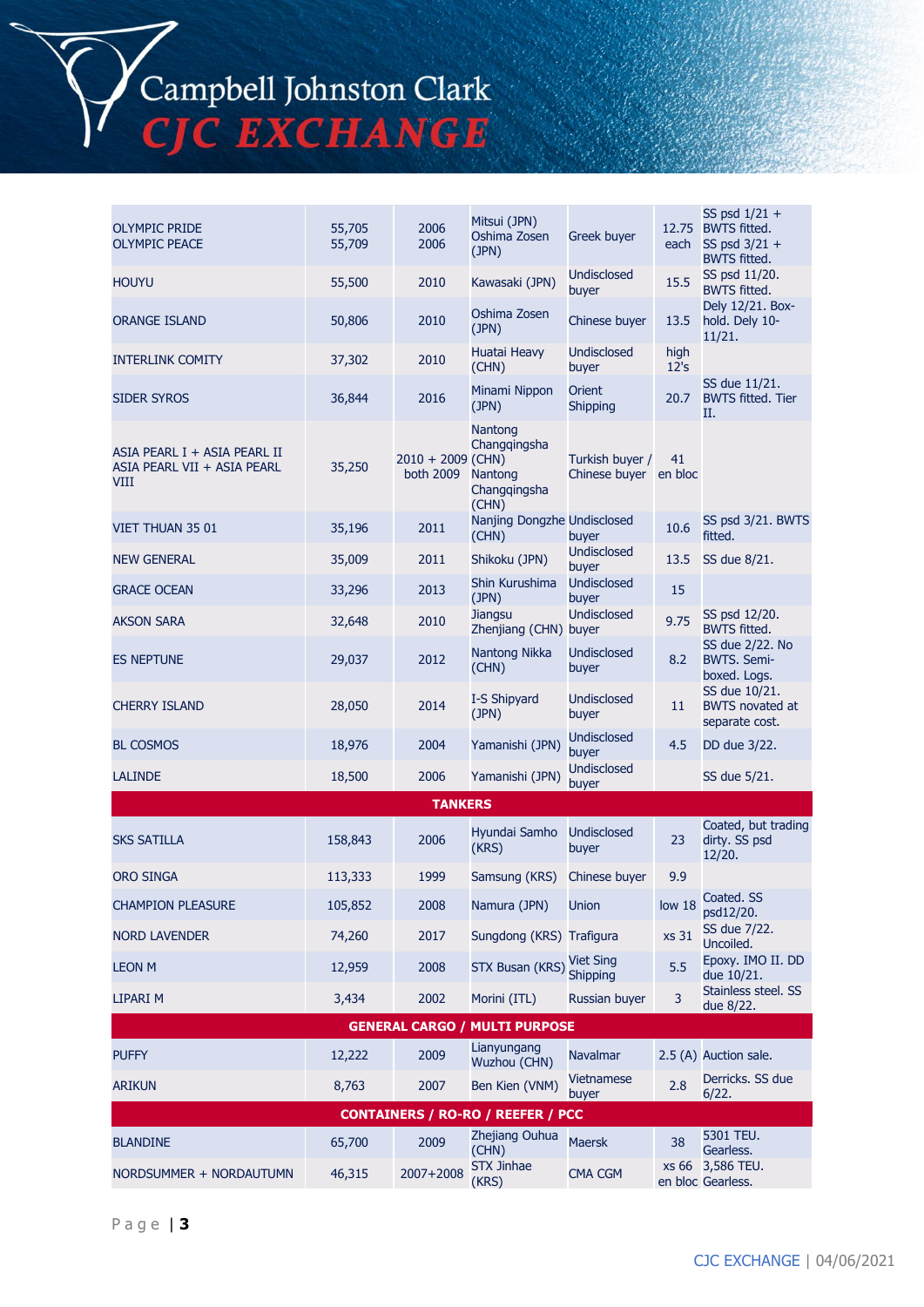# Campbell Johnston Clark<br>CJC EXCHANGE

| <b>SONGA HAYDN</b><br><b>CITY OF HONGKONG</b> | 41,989<br>34,295 | 2010<br>2009  | Shanghai<br>Shipyard (CHN)<br>Xiamen (CHN) | <b>Undisclosed</b><br>buyer | 58<br>en bloc   | 3534 TEU.<br>Gearless.<br>2578 TEU, Geared.   |
|-----------------------------------------------|------------------|---------------|--------------------------------------------|-----------------------------|-----------------|-----------------------------------------------|
| <b>SCIO SKY</b>                               | 38,309           | 2002          | Gdanska (POL)                              | <b>MSC</b>                  | 16.5            | 5301 TEU.<br>Gearless.                        |
| <b>X-PRESS KHYBER</b>                         | 38,096           | 2007          | Nordseewerke<br>(GER)                      | European<br>buyer           | 24.5            | 2702 TEU.<br>Gearless.                        |
| CONSHIP HUB + CONTSHIP GEM                    | 12,895           | $2002 + 2003$ | Constantza<br>(RUM)                        | <b>MSC</b>                  |                 | 1102 TEU. Geared.<br>Already on TC to<br>MSC. |
| <b>VEGA OMIKRON</b>                           | 11,789           | 2005          | <b>Zhejiang</b><br>Yangfan (CHN)           | <b>Contships</b>            |                 | 966 TEU. Geared.                              |
| <b>ELKE</b>                                   | 11,023           | 2005          | Qingshan (CHN)                             | European<br>buyer           | xs <sub>6</sub> | 956 TEU. Gearless.                            |
| <b>NEWBUILDING ORDERS</b>                     |                  |               |                                            |                             |                 |                                               |

| <b>Ordering Client</b>                    | Vessel Type Size / No. | of units                                 | <b>Shipyard</b><br>(Country) | <b>Delivery</b> | <b>Price</b><br>$(\$m)$ | <b>Notes</b>                                                                                        |  |  |
|-------------------------------------------|------------------------|------------------------------------------|------------------------------|-----------------|-------------------------|-----------------------------------------------------------------------------------------------------|--|--|
|                                           |                        | <b>BULKERS</b>                           |                              |                 |                         |                                                                                                     |  |  |
| <b>Oldendorff Carriers</b>                | Capesize               | 182,000 dwt<br>$\times 1$                | Namura (JPN)                 | 2022            |                         | Tier III. Eco<br>(EGRBP). New hulll<br>form.                                                        |  |  |
| Euronav                                   | <b>Suezmax</b>         | 157,000 dwt Hyundai HI<br>x <sub>3</sub> | (KRS)                        | 2023/24         | 199                     | enbloc                                                                                              |  |  |
| <b>Evalend Shipping</b>                   | <b>Kamsarmax</b>       | 82,300 dwt<br>$+2$                       | Yamic (CHN)                  | 2022-2023       | $27*$                   | *Declared options.                                                                                  |  |  |
|                                           |                        | <b>TANKERS</b>                           |                              |                 |                         |                                                                                                     |  |  |
| <b>STX Marine Services</b>                | <b>MR</b>              | 50,000 dwt x STX (KRS)<br>$\mathcal{P}$  |                              | 2023            | 35                      | Against long-term<br>T/C to Pan Ocean.                                                              |  |  |
| <b>CONTAINERS / RO-RO / REEFERS / PCC</b> |                        |                                          |                              |                 |                         |                                                                                                     |  |  |
| <b>Wan Hai Lines</b>                      | Containership          |                                          | 13,100 TEU x Samsung (KRS)   | 2023            | 120                     |                                                                                                     |  |  |
| Eastern Pacific Shipping                  | Containership          | 7,000 TEU x New Times<br>$4 + 2$         | (CHN)                        | 2023-2024       | 70                      | Against 5-7 yrs TC<br>to X-Press Feeders.<br>$($ $^{\wedge}11)$ ( $^{\wedge}$ Dual fuel<br>option). |  |  |
| <b>SITC</b>                               | Containership          | 1,023 TEU x<br>$8 + 2$                   | Dae Sun (KRS)                | 2023            | 19.2                    |                                                                                                     |  |  |
|                                           |                        | <b>GAS</b>                               |                              |                 |                         |                                                                                                     |  |  |
| <b>Dyangas</b>                            | <b>LNG</b>             | 200,000 cbm Hyundai HI<br>$+2$           | (KRS)                        | 2023            |                         | *Declared options.<br>ME-GA dual fuel<br>engine. Mk III Flex.                                       |  |  |
| Hyundai LNG Shipping                      | <b>LNG</b>             | $\times 1$                               | 174,000 cbm Daewoo (KRS)     | 2023            | 196                     | Against 10 yr TC to<br>Repsol.                                                                      |  |  |
| Maran Gas                                 | <b>LNG</b>             | $+2$                                     | 174,000 cbm Samsung (KRS)    | 2023            | $187*$                  | *Declared options.                                                                                  |  |  |
| <b>Evalend Shipping</b>                   | <b>VLGC</b>            | 91,000 cbm<br>$+1$                       | Hyundai Samho<br>(KRS)       | 2023            | $80*$                   | *Declared option.<br>Dual fuel.                                                                     |  |  |

**Newbuild and Second Hand Values** (\$ million)

| <b>Newbulld and Second Hand Values</b> ( $\frac{1}{2}$ <i>Illillion</i> ) | <b>Indices</b>  |            |             |            |                        |
|---------------------------------------------------------------------------|-----------------|------------|-------------|------------|------------------------|
|                                                                           | <b>Newbuild</b> | 5 Year Old | 10 Year Old |            | C.O.B<br><b>Friday</b> |
| <b>Tankers</b>                                                            |                 |            |             |            |                        |
| <b>VLCC</b>                                                               | 95              | 71         | 48          | <b>BDI</b> | 2438                   |
| <b>SUEZMAX</b>                                                            | 64              | 48         | 33          |            |                        |
| <b>AFRAMAX</b>                                                            | 53              | 41         | 26.5        |            |                        |
| <b>MR</b>                                                                 | 36.5            | 27.5       | 18          | \$/Yen     | 110.09                 |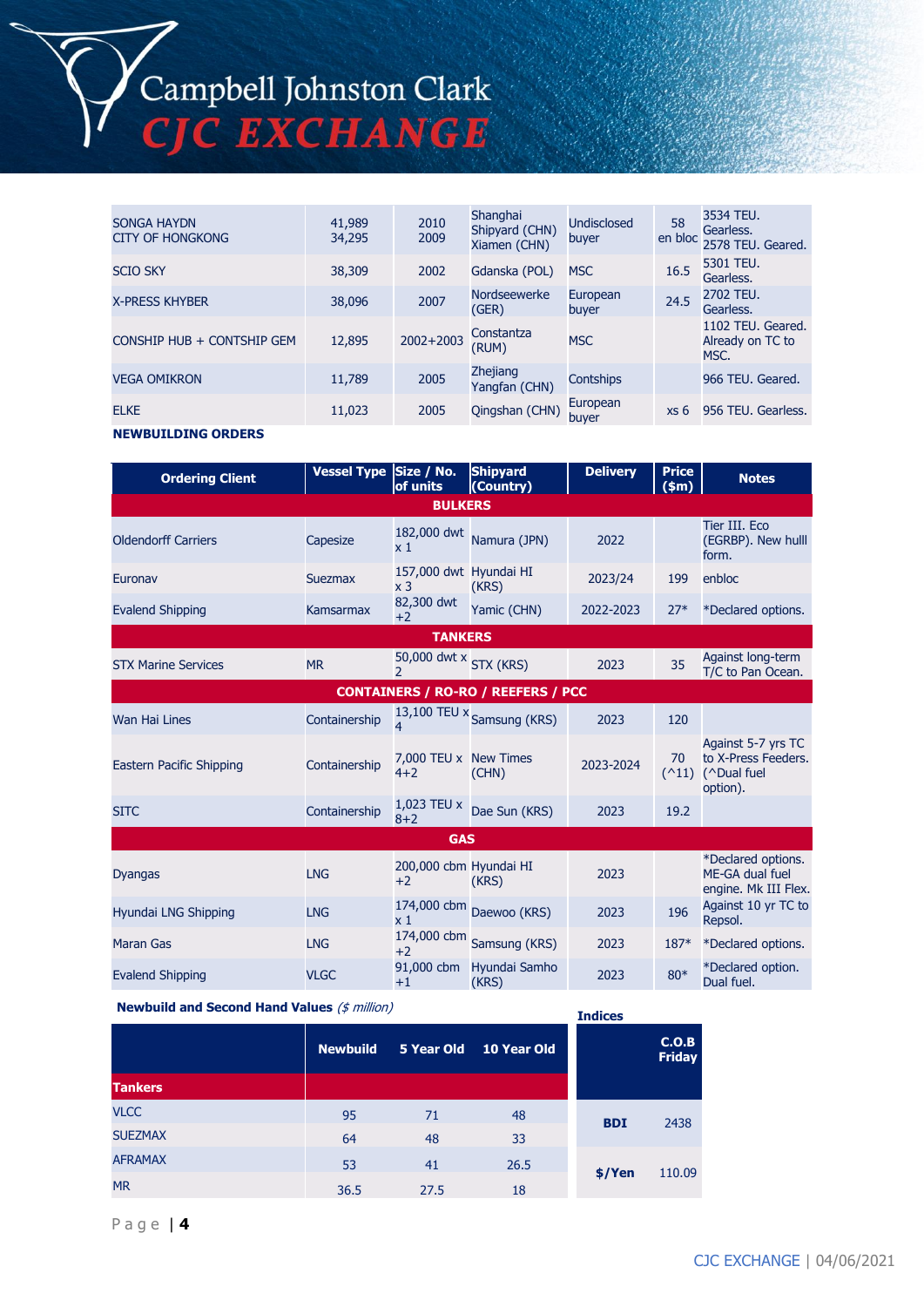# Campbell Johnston Clark C EXCHANGE

| <b>Bulkers</b>             |                |            |             | <b>VLCC</b>    |      |
|----------------------------|----------------|------------|-------------|----------------|------|
| <b>CAPESIZE</b>            | $56^{\circ}$   | 36.5       | 29.5        | <b>AG/East</b> | 32.5 |
| <b>KAMSARMAX / PANAMAX</b> | $31.5^{\circ}$ | <b>28k</b> | 20k / 18.5p | $TD3$ (WS)     |      |
| <b>ULTRAMAX / SUPRAMAX</b> | $29.5^{\circ}$ | 23.5u      | 16.5        |                |      |
| <b>HANDYSIZE</b>           | $26^{\wedge}$  | 20.5       | 14          |                |      |

^=Chinese price (otherwise based upon Japanese / Korean country of build)

## CJC Market News



Campbell Johnston Clark (CJC) is a medium-sized international law firm advising on all aspects of the shipping sector, from ship finance to dry shipping and comprehensive casualty handling, and all that happens in between. Today, we Campbell Johnston Clark have offices in London, Newcastle, Singapore and Miami.

#### **X-Press Pearl Sinks Off Sri Lankan Coast with Environmental Implications**



The 2,743-teu Singapore-flagged X-Press Pearl (built 2021) which caught fire off the coast of Sri Lanka two weeks ago has now sunk it has been reported. The ship was only delivered in February of this year and had been carrying 1,486 containers, including 25 tonnes of nitric acid and 325 tonnes of bunkers.

The incident has resulted in 30 containers going overboard and "tonnes of plastic pellets" and chemicals being released into Sri Lankan waters, causing the navy to suspend fishing along an 80km of coastline.

Salvors had initially boarded the vessel with the intention of towing it to deeper waters. However this operation was halted after the vessel hit the sea bed.

The vessel was initially to call at Colombo on 19 May, however no berth was available and the vessel remained anchored in harbour waters. The vessel notified port authorities that smoke was coming from inside the vessel on 20 May after the ship's agent had requested permission to unload and reassemble a box containing leaking nitric acid. It was reported that owners of the vessel, X-Press Feeders, had also made applications to offload the affected cargo at the ports of Hazira (India) and Hamad (Qatar).

Sri Lankan officials reported on 31 May that the plastic pellets and other hazardous waste have already started washing up on beaches, although there has been no oil spillage or leak from the vessel as yet.

The Maritime and Port Authority of Singapore is said to be investigating the cause of the incident, separately from the investigation being carried out by the Sri Lankan Authorities and owners of the vessel.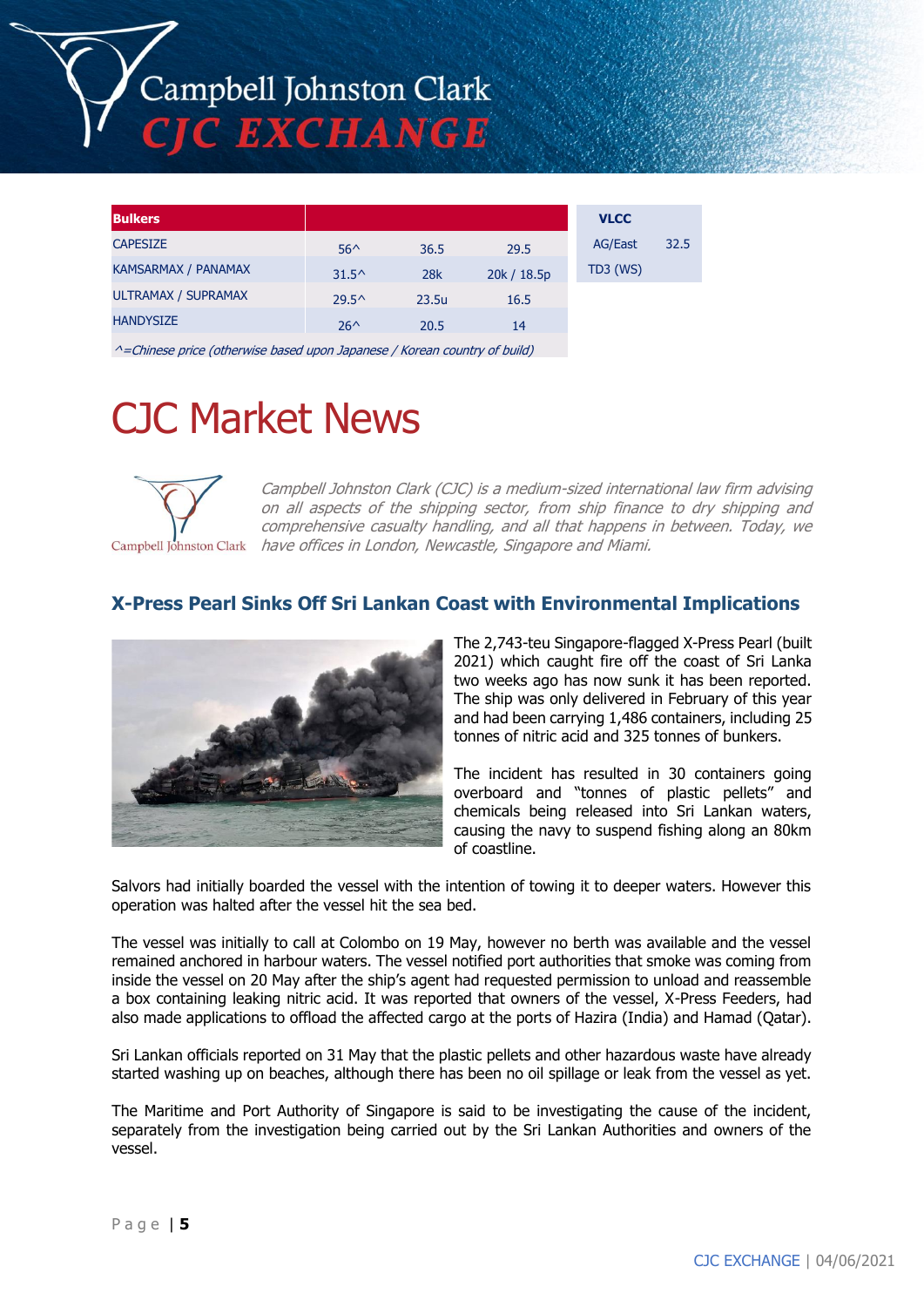

#### **Shipping Industry Stakeholders Launch Gulf of Guinea Declaration on Suppression of Piracy**



Stakeholders in the shipping industry have increased efforts to end attacks on merchant ships in the Gulf of Guinea by launching the Gulf of Guinea Declaration on Suppression of Piracy. A grand total of 99 companies, organisations and flag states have so far signed the Declaration, including BIMCO. The aim of the Declaration is to highlight the extent of the piracy problem in the Gulf of Guinea and to encourage all stakeholders involved to address the problem with effective solutions.

The Gulf of Guinea remains the world's most active hotspot for maritime piracy and armed robbery. IMB's Piracy Reporting Centre reported that in 2020, 135 crewmembers were kidnapped from their ships. Of those 135 kidnapped, the Gulf of Guinea accounted for over 95% of those numbers. Nigerian pirates often launch their attacks from the Niger Delta and have a habit of holding seafarers' hostage.

The 99 signatories of the Declaration believe that piracy can be prevented through active anti-piracy operations and hope to reduce the number of pirate attacks by at least 80% by 2023. BIMCO have highlighted that the suppression of piracy can be achieved with as little as two frigates with helicopters and one maritime patrol aircraft. Non-regional countries must therefore provide the necessary assets on a rotation basis, whilst states in the area must support the effort with logistics and the prosecution of arrested pirates.

#### **IMO Working Group Agrees Guidelines Supporting New Carbon Cutting Measures**



The International Maritime Organization's Intersessional Working Group on Reduction of GHG Emissions from Ships (the "Working Group") has agreed a set of draft guidelines to assist mandatory measures to slash carbon intensity from ships.

The guidelines will support the proposed measures which the IMO's Marine Environment Protection Committee ("MEPC") approved in their November 2020 meeting. The industry expects these measures to be adopted at the MEPC's next meeting in the middle of this month.

The proposed measures require vessels to adopt and combine a technical and operation approach to reduce carbon intensity. This would assist in the IMO's GHG Strategy of which the goal is to reduce carbon intensity from international shipping by 40% by 2030 when compared to 2008. The technical approach will be based on the new Energy Efficiency Existing Ship Index or EEXI while the operational approach is based on the operation carbon intensity indicator ("CII"). These will affect how the ship is equipped or retrofitted as well as how the ship operates.

The guidelines agreed by the Working Group which will be further considered by the MEPC will address the following draft guidelines:

P a g e | **6**